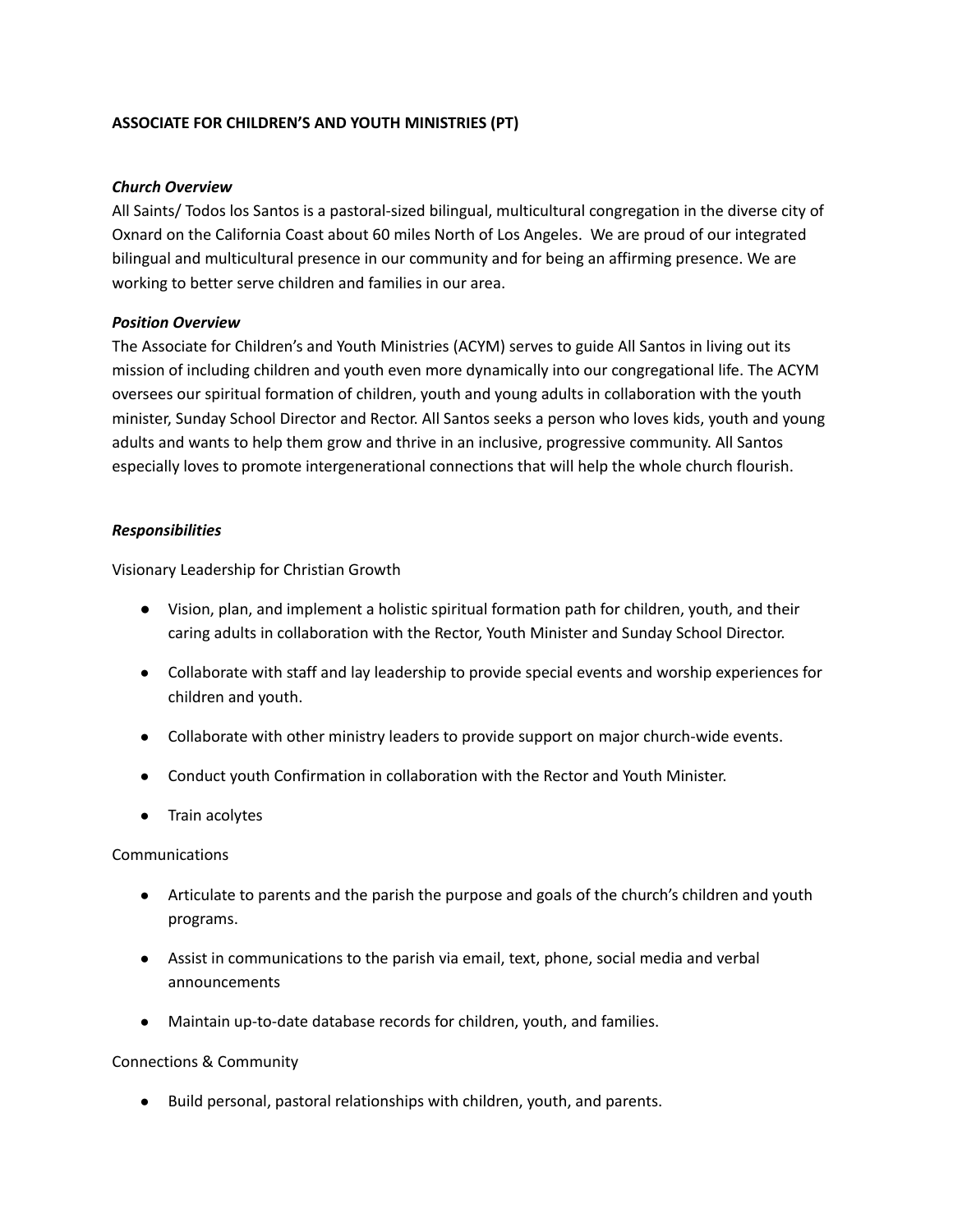- Oversee the integration of children and youth into the life and ministry of the parish.
- Provide personal spiritual nourishment for parents of all stages and equip them with tools and resources to serve as faith leaders for their children.
- Lead full integration of neurodiverse populations into the life of the church

# Organizational Duties

- Participate in monthly staff meetings (usually one Friday a month at 4pm in person or via Zoom).
- Perform other duties as requested by Rector.

## Liturgical Support

- Preach 12x/ year (5 Sundays in Rector's absence and 7 additional Sundays throughout the year).
- Cover worship on the fives Sundays a year that the Rector is Absent.

## *Qualifications*

As an open and actively growth-seeking congregation, All Santos welcomes all candidates who are coming out of seminary or have been ordained and enjoy children's and youth ministries. Regardless of work experience, the key characteristics in our person will be an openness to learning, a strong spiritual foundation, and a keen eye for innovation and relationship.

- Be a competent communicator in Spanish and English, including cultural competency with various cultural backgrounds
- Some form of similar work experience with children and youth/young adults
- Grounded personal faith and connectedness to the Episcopal tradition
- Commitment to intergenerational ministry
- Organizational and administrative skills for sustainable program management
- Strong oral and written communication skills, including social media
- Master's degree and ordination as a transitional deacon or as a priest in The Episcopal Church or a pastor in the Evangelical Lutheran Church in America.
- Clearance by a comprehensive background check, following diocesan guidelines and completion of the Safeguarding Training (completion can be following commencing with this position).

# *Reporting Structure and Position Classification*

The ACYM reports directly to the Rector. This is a part-time (about 25+ hours a month) position, primarily working Thursday through Sunday, with weekend and evening work, as well as some travel. Adequate